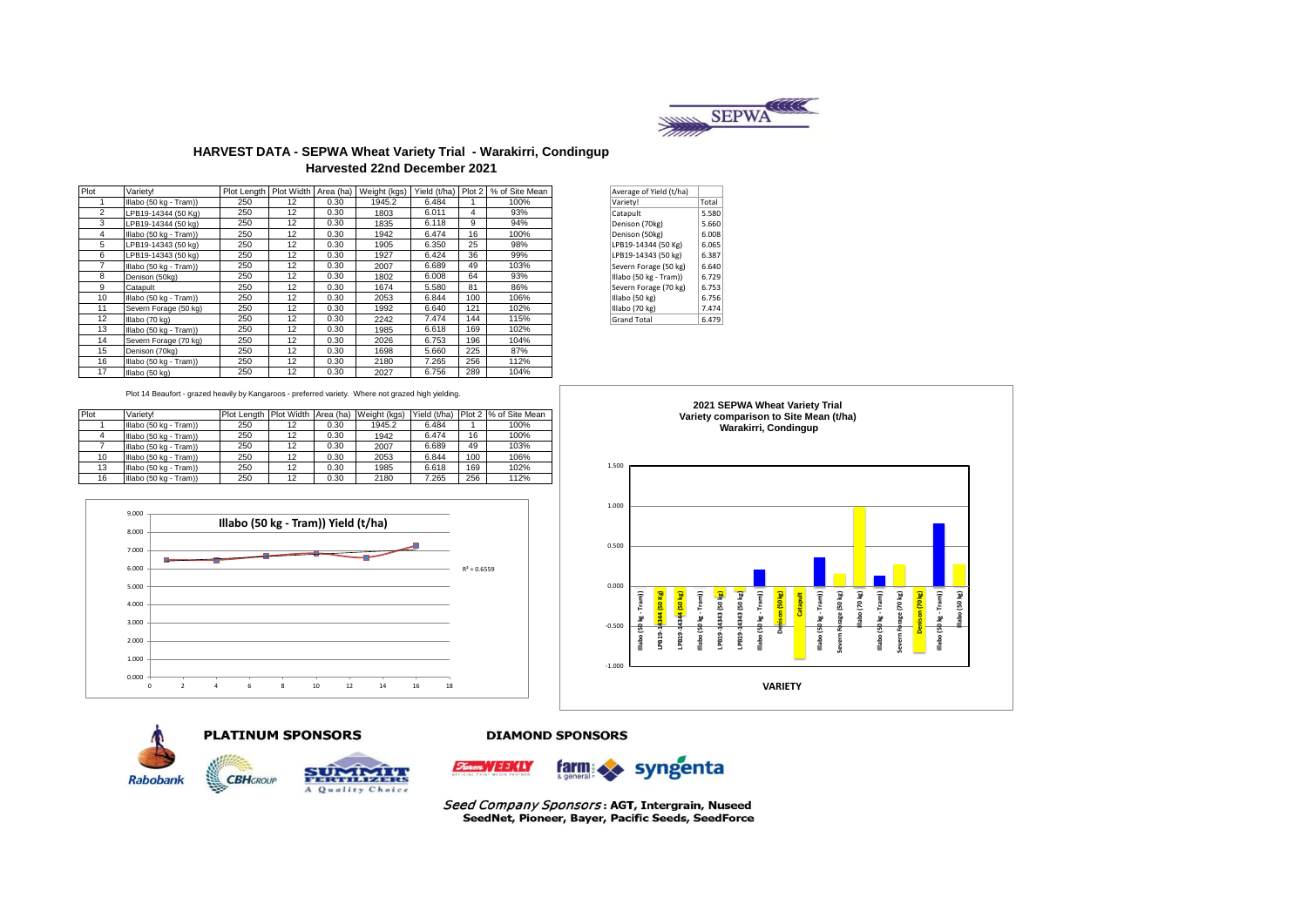



|      |                        | Yield  |                | Statistic                                         |
|------|------------------------|--------|----------------|---------------------------------------------------|
| Plot | Varietv!               | (t/ha) | % of Site Mean |                                                   |
|      | Illabo (50 kg - Tram)) | 6.484  | 100%           | Site Mean (t/ha)                                  |
| 2    | LPB19-14344 (50 Kg)    | 6.011  | 93%            | Probability                                       |
| 3    | LPB19-14344 (50 kg)    | 6.118  | 94%            | Least significant difference 5%                   |
| 4    | Illabo (50 kg - Tram)) | 6.474  | 100%           | <b>CV %</b>                                       |
| 5    | LPB19-14343 (50 kg)    | 6.350  | 98%            |                                                   |
| 6    | LPB19-14343 (50 kg)    | 6.424  | 99%            |                                                   |
| 7    | Illabo (50 kg - Tram)) | 6.689  | 103%           |                                                   |
| 8    | Denison (50kg)         | 6.008  | 93%            |                                                   |
| 9    | Catapult               | 5.580  | 86%            | <b>Soil Description:</b><br><b>Shallow Duplex</b> |
| 10   | Illabo (50 kg - Tram)) | 6.844  | 106%           | Wednesday, 1<br>Date Sown:                        |
| 11   | Severn Forage (50 kg)  | 6.640  | 102%           | Wednesday, 2<br><b>Date Harvested</b>             |
| 12   | Illabo (70 kg)         | 7.474  | 115%           | <b>Seeding Rate:</b><br>50 kg/ha                  |
| 13   | Illabo (50 kg - Tram)) | 6.618  | 102%           |                                                   |
| 14   | Severn Forage (70 kg)  | 6.753  | 104%           |                                                   |
| 15   | Denison (70kg)         | 5.660  | 87%            |                                                   |
| 16   | Illabo (50 kg - Tram)) | 7.265  | 112%           |                                                   |
| 17   | Illabo (50 kg)         | 6.756  | 104%           |                                                   |

#### **Plot Dimensions**

| enatn |  |
|-------|--|
|       |  |

250 12 0.30 3.33 **Conversion Factor Length (m) Width (m) Area (m2)** 



# **PLATINUM SPONSORS**



### **DIAMOND SPONSORS**





Seed Company Sponsors: AGT, Intergrain, Nuseed SeedNet, Pioneer, Bayer, Pacific Seeds, SeedForce

#### **Statistical Analysis**

| Illabo (50 kg - Tram)) | 6.484 | 100% | Site Mean (t/ha)                | 6.479  |
|------------------------|-------|------|---------------------------------|--------|
| LPB19-14344 (50 Kg)    | 6.011 | 93%  | Probability                     | 0.012  |
| LPB19-14344 (50 kg)    | 6.118 | 94%  | Least significant difference 5% | 0.6461 |
| Illabo (50 kg - Tram)) | 6.474 | 100% | <b>CV %</b>                     | 3.9    |

#### **Site Details**

| Soil Description:     | <b>Shallow Duplex</b>       |
|-----------------------|-----------------------------|
| <b>Date Sown:</b>     | Wednesday, 14 April 2021    |
| <b>Date Harvested</b> | Wednesday, 22 December 2021 |
| Seeding Rate:         | 50 kg/ha                    |